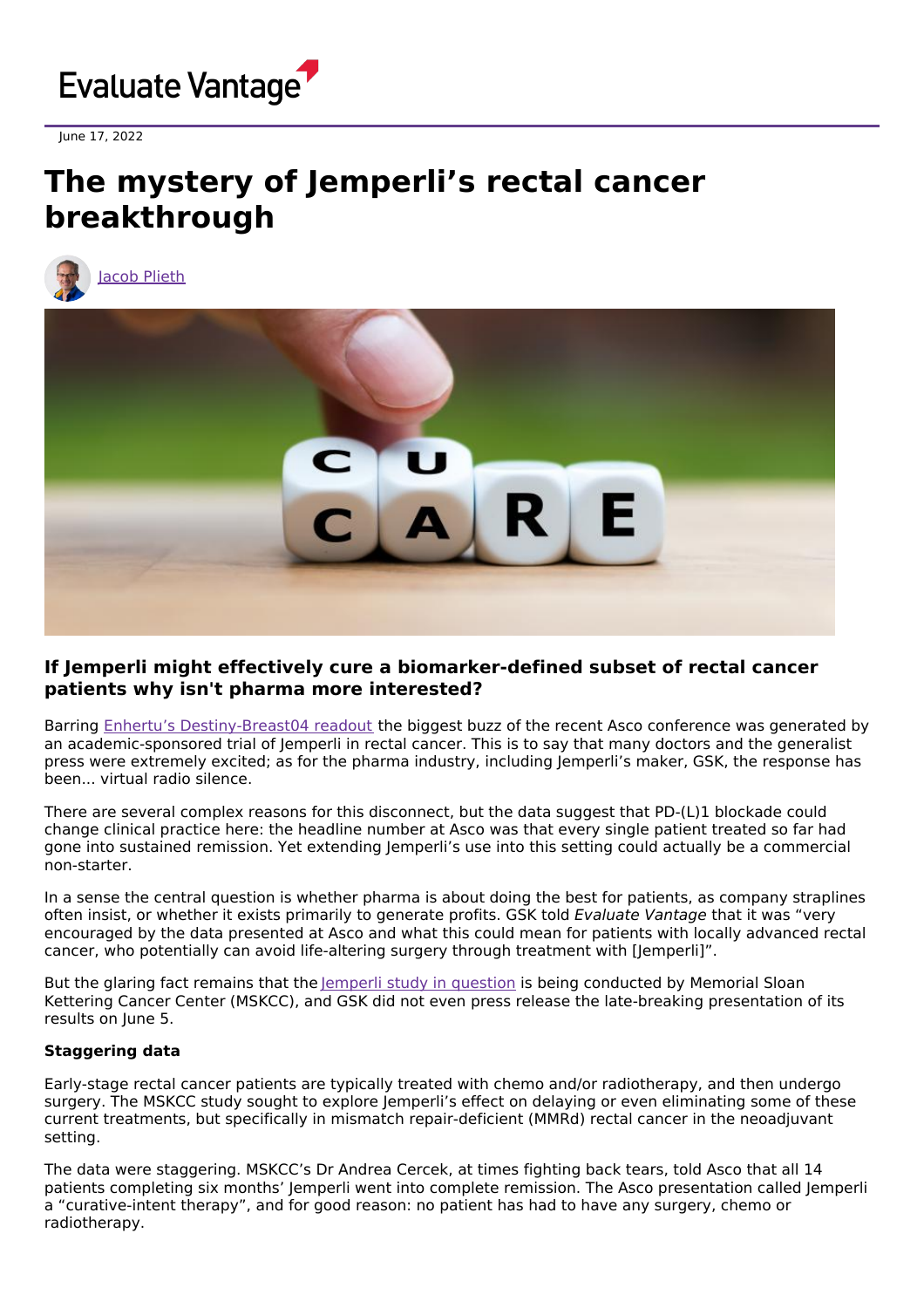All the CRs are ongoing at a median 6.8 months' follow-up, with four over two years' duration. A further four patients have yet to complete six months' treatment, but all are already responding, one with a CR. Dr Cercek said her team had determined 25% ORR to be the baseline for relevance – a null hypothesis that Jemperli clearly blew out of the water.



Source: Dr Andrea Cercek & Asco.

Jemperli is available commercially for second-line MMRd solid cancers, while Bristol Myers Squibb's Opdivo is approved for second-line MMRd colorectal cancer specifically. The most advanced PD-(L)1 drug here is Merck & Co's Keytruda, which has a front-line MMRd colorectal cancer and second-line MMRd tumour-agnostic label.

However, there appears to be no biopharma involvement with PD-(L)1 immunotherapy in the neoadjuvant MMRd setting. Evercore ISI analysts reckon the best comparator for MSKCC's study is the six-week Niche trial of [neoadjuvant](https://clinicaltrials.gov/ct2/show/NCT03026140) Opdivo plus Yervoy, which yielded a 100% ORR in MMRd colorectal cancer. This was run by the Netherlands Cancer Institute.

Clinicaltrials.gov reveals some perioperative work with anti-PD-(L)1s in colorectal cancer, all academicsponsored. One [apparently](https://clinicaltrials.gov/ct2/show/NCT05371197) similar trial to MSKCC's got under way just last month, testing Tracon/Alphamab's envafolimab as neoadjuvant immunotherapy in MMRd colorectal cancer; it is sponsored by China's Sun Yat-Sen University.

Of all companies, it is perhaps not GSK but Merck that is best-placed to take up the challenge of neoadjuvant MMRd rectal cancer, given Keytruda's front-line label. But Merck is, like GSK, non-committal; asked by Vantage it acknowledged MSKCC's study, and would only say it was "constantly evaluating ... studying the role of Keytruda in earlier stages of disease".

### **Any interest?**

What might be the reasons behind pharma's apparent lack of interest? An obvious question is how big this market might be; Dr Cercek said 5-10% of rectal cancers were MMRd, amounting to 40,000-75,000 patients globally, but it took MSKCC 29 months to enrol just 18 of them.

The MSKCC data might still be seen as inconclusive given the relatively short follow-up, the lack of survival numbers, and the fact the study was conducted at a single centre that boasts significant expertise.

Perhaps the biggest issue is that single-cohort data alone would not suffice for approval on the one hand, but it might be hard to design a controlled study on the other. Such a trial would naturally be expected to have chemo/radiotherapy and surgery in the control arm, but could be confounded by doctors using PD-1s off label.

At Asco the study's discussant, Dr Kimmie Ng of Dana-Farber, said "off-protocol use of neoadjuvant immunotherapy [was] likely after publication of these results", a view that nevertheless ignores the lack of reimbursement for off-label therapy.

GSK said it looked forward to working with Dr Cercek to expand the clinical study in this neoadjuvant setting.